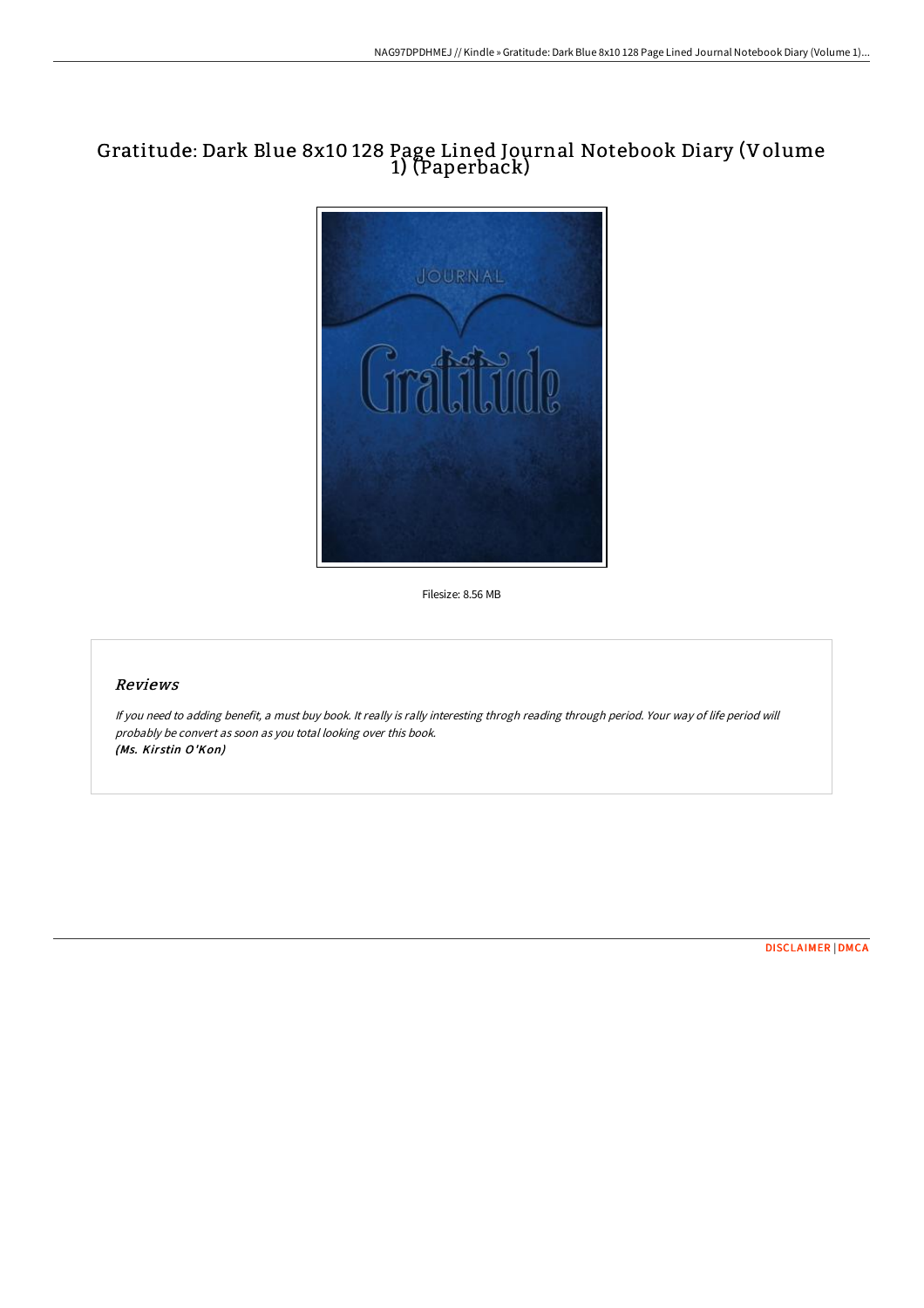## GRATITUDE: DARK BLUE 8X10 128 PAGE LINED JOURNAL NOTEBOOK DIARY (VOLUME 1) (PAPERBACK)



To get Gratitude: Dark Blue 8x10 128 Page Lined Journal Notebook Diary (Volume 1) (Paperback) PDF, remember to access the hyperlink under and download the file or get access to other information that are have conjunction with GRATITUDE: DARK BLUE 8X10 128 PAGE LINED JOURNAL NOTEBOOK DIARY (VOLUME 1) (PAPERBACK) book.

Createspace Independent Publishing Platform, 2016. Paperback. Condition: New. Language: English . Brand New Book \*\*\*\*\* Print on Demand \*\*\*\*\*.Great for Journaling and Writing - Makes the Perfect Gift This Writing Journal is a 8 x 10 soft cover journal notebook diary it has 126 lightly lined white pages with a beautifully colored cover displaying an inspirational word. Words can make you feel something you wish to remember, help you see things you don t wish to forget or they make you do something to push you forward. Pick the word that inspires you! Dimensions: 8 by 10 inches 126 Lightly Lined Pages (128 total pages) Makes the Perfect Gift White Paper Matte Cover Softcover / Paperback / Notebook 10 Colors: Aqua, Blue, Dark Blue, Green, Orange, Pink, Purple, Red, Teal and Yellow 36 Words: Abundance, Action, Attitude, Authentic, Believe, Blessings, Courage, Create, Dedicated, Disciplined, Dreams, Encourage, Faith, Focus, Goals, Grace, Gratitude, Honor, Hope, Inspire, Joy, Kindness, Love, Motivate, Opportunity, Overcome, Peace, Positive, Purpose, Rejoice, Strategic, Strength, Success, Truth, Vision and Wisdom A journal is a great tool for any of the following: a day timer, diary, notebook, travel journal, health journal, idea book, thoughts and dreams, successes, failures, blessings, wish lists, lists, habit tracking, bullet journaling, things grateful for, prayer lists, to write thoughts and letters to your family, record medical information, a password notebook, express your feelings, to-do lists, resolve problems, reduce stress, record events, track your bucket list, keep your deepest secrets, song lyrics, track projects, write poetry, positive quotes, bible verses, bible study notes, work through heartache or painful memories, or use it for things that enhance your creativity and inspire you along with a lot more. An easy way to search is type in Elf Owl Publishing, the word and color to get the complete listing...

 $\mathbb{R}$ Read Gratitude: Dark Blue 8x10 128 Page Lined Journal Notebook Diary (Volume 1) [\(Paperback\)](http://bookera.tech/gratitude-dark-blue-8x10-128-page-lined-journal-.html) Online n Download PDF Gratitude: Dark Blue 8x10 128 Page Lined Journal Notebook Diary (Volume 1) [\(Paperback\)](http://bookera.tech/gratitude-dark-blue-8x10-128-page-lined-journal-.html)